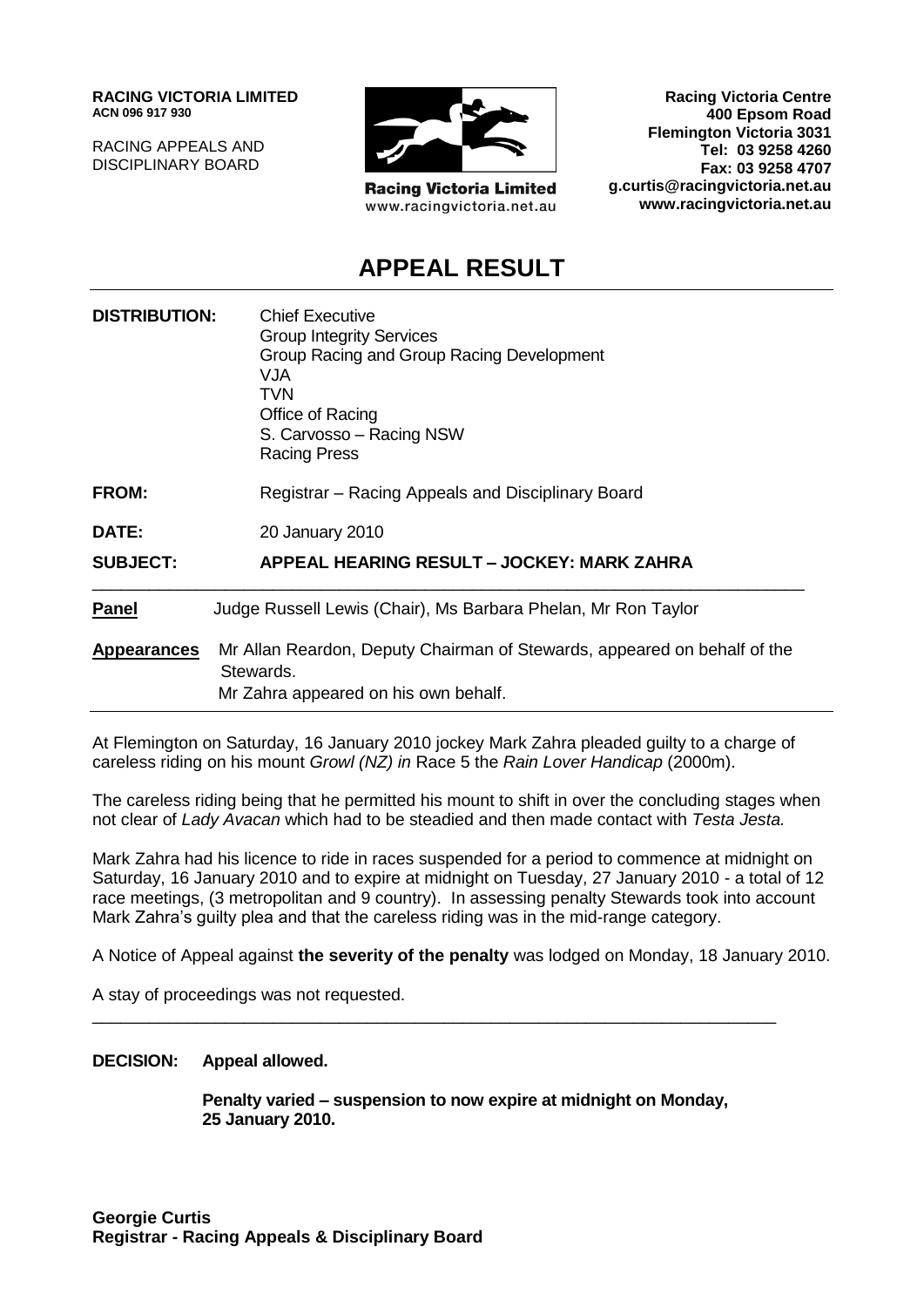# **TRANSCRIPT OF**

## **PROCEEDINGS**

#### **RACING APPEALS AND DISCIPLINARY BOARD**

\_\_\_\_\_\_\_\_\_\_\_\_\_\_\_\_\_\_\_\_\_\_\_\_\_\_\_\_\_\_\_\_\_\_\_\_\_\_\_\_\_\_\_\_\_\_\_\_\_\_\_\_\_\_\_\_\_\_\_\_\_\_\_

#### **HIS HONOUR JUDGE R.P.L. LEWIS, Chairman MS B. PHELAN MR R. TAYLOR**

#### **EXTRACT OF PROCEEDINGS**

#### **DECISION**

#### **IN THE MATTER OF THE RAIN LOVER HANDICAP OVER 2000 METRES AT FLEMINGTON ON 16/1/10**

### **JOCKEY: MARK ZAHRA**

#### **MELBOURNE**

#### **WEDNESDAY, 20 JANUARY 2010**

MR A. REARDON appeared on behalf of the Stewards

MR M. ZAHRA appeared on his own behalf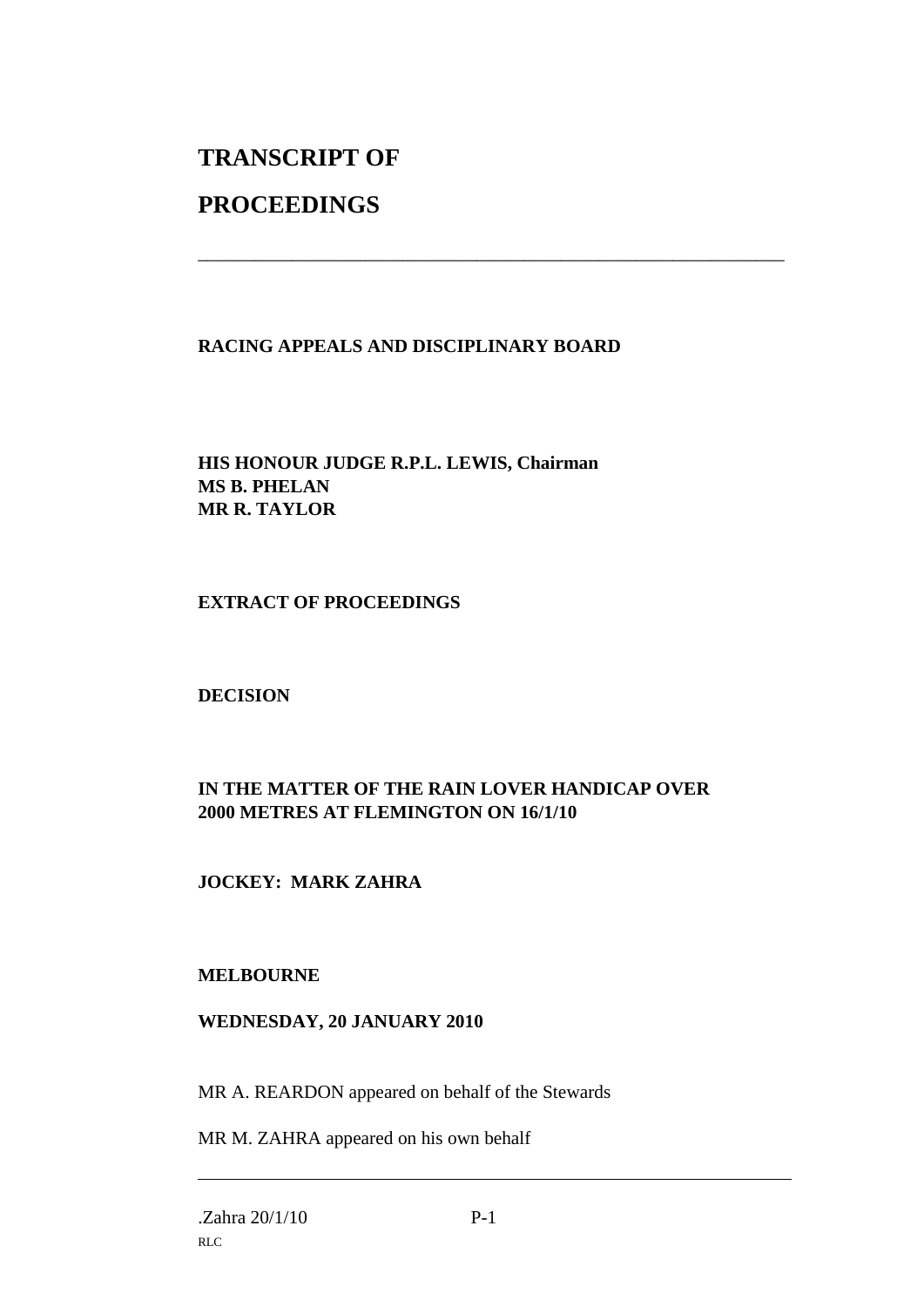CHAIRMAN: In this case, as was referred to earlier, there is some debate about the range of categories of careless riding. It has been the view of this Board, apart from the Spring Racing Carnival, that there are three categories, all with parameters; that is, low, seven to 10; medium, 10 to 14, and high, 14 and above, or above 14.

The problem is one in which the Board would like to have some certainty and I would encourage Mr Reardon perhaps to take it up with Mr Bailey so that a definitive approach can be made to the categories. The problem is highlighted even in this case in the transcript of the inquiry, where at page 11, there is a discussion about the categories and Ms Lester, one of the stewards on the panel that day says, " No, medium is just 14, isn't it?" The chairman then said, "Medium is 14."

He earlier refers to the medium range and indeed that was the situation which the Board was facing at the time of this appeal. So, so far as the Stewards were concerned, it seems to us that there was some confusion or debate about what constituted medium or medium range.

At all events, the Board takes the view that each category, to apply commonsense, should have a range, and that there ought to be a range in low, ought to be a range in medium and ought to be a range in high.

The other aspect in this case which seemed to be of relevance is that the side-on view, whilst favourable to Mr Zahra, is supported to some extent by the